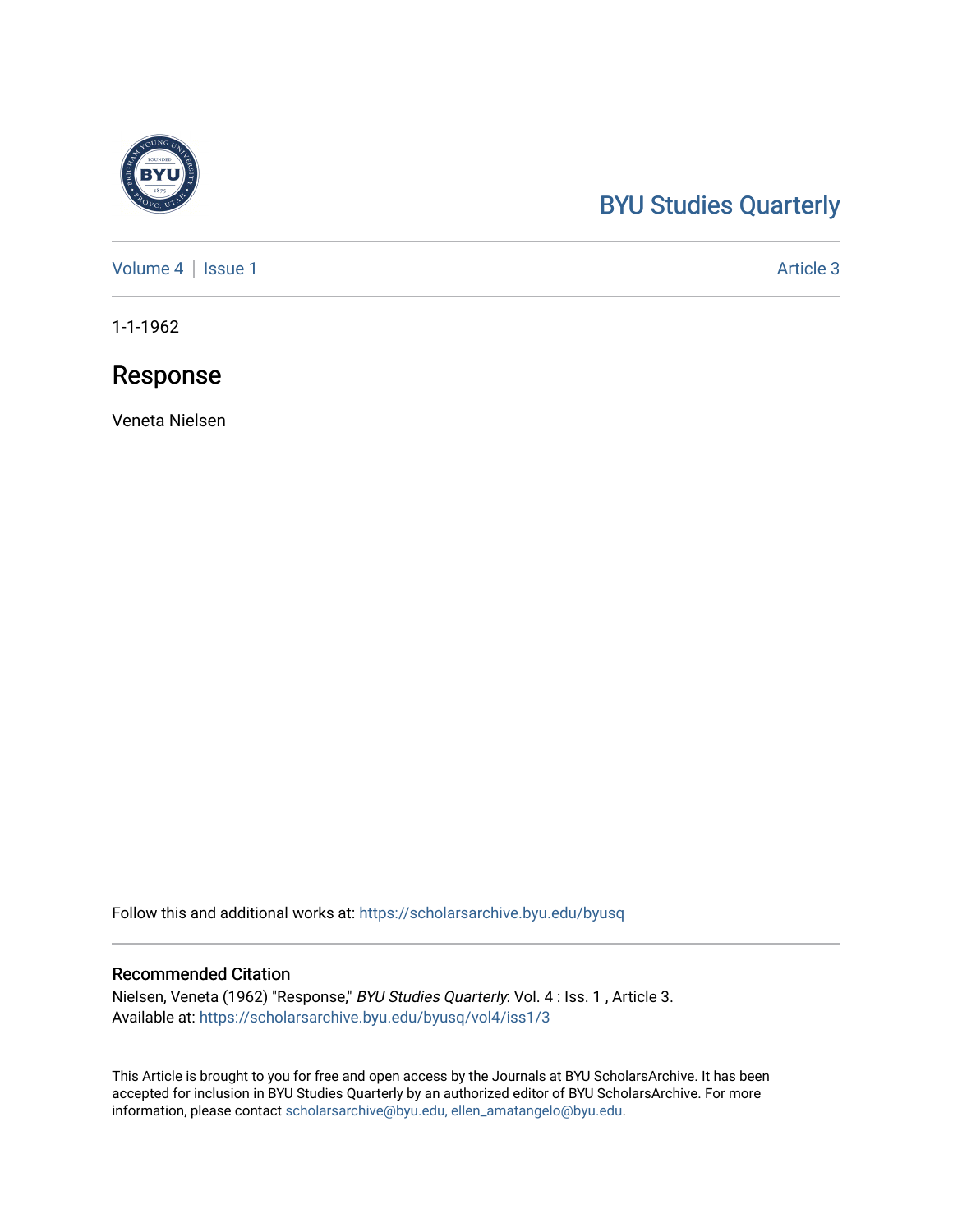## VENETA NIELSEN

"Purposiveness outreaching human ends" must be the grandest vision of our time. Fred Hoyle, concluding his book The Nature of the Universe says:

It seems to me that the greatest lesson of adult life is that one's own consciousness is not enough. . . . What writer would not like to share the consciousness of Shakespeare? What musician that of Beethoven or Mozart? What mathematician that of Gauso? What I would choose would be an evolution of life whereby the essence of each of us becomes welded together into some larger and vastly more potent structure. I think such a dynamic evolution would be more in keeping with the grandeur of the physical Universe than the static picture offered by formal religion."

Father Teilhard, in The Phenomenon of Man, defines this high purposiveness as a vision of "psychical expansion," as an upsurge of total consciousness for mankind" a coalescence of experience. Father Teilhard rejects the Pantheist's version of Unity. We must not aspire to fall back into the All like drops of water to a great sea, but rather aspire to greater personalization, so that at last this divine Person, this total consciousness, "Noösphere," is made up of more perfected and completed minds Father Teilhard uses a figure, or metaphor—he talks, as poets should, in metaphor—to clarify his philosophy. (Those who claim poetry and philosophy are inimical should try to find one really good poem which doesn't embody at least one religious or philosophical viewpoint.) He speaks of the earth as "myriads of grains of thought enclosed in a single vast grain of thought, reflections becoming one vast unanimous reflection." That is his idea of Unity-a universe made up of reflective particles. "Everything that exists is

Mrs. Nielsen is lecturer in English at Utah State University.

13

1

# Response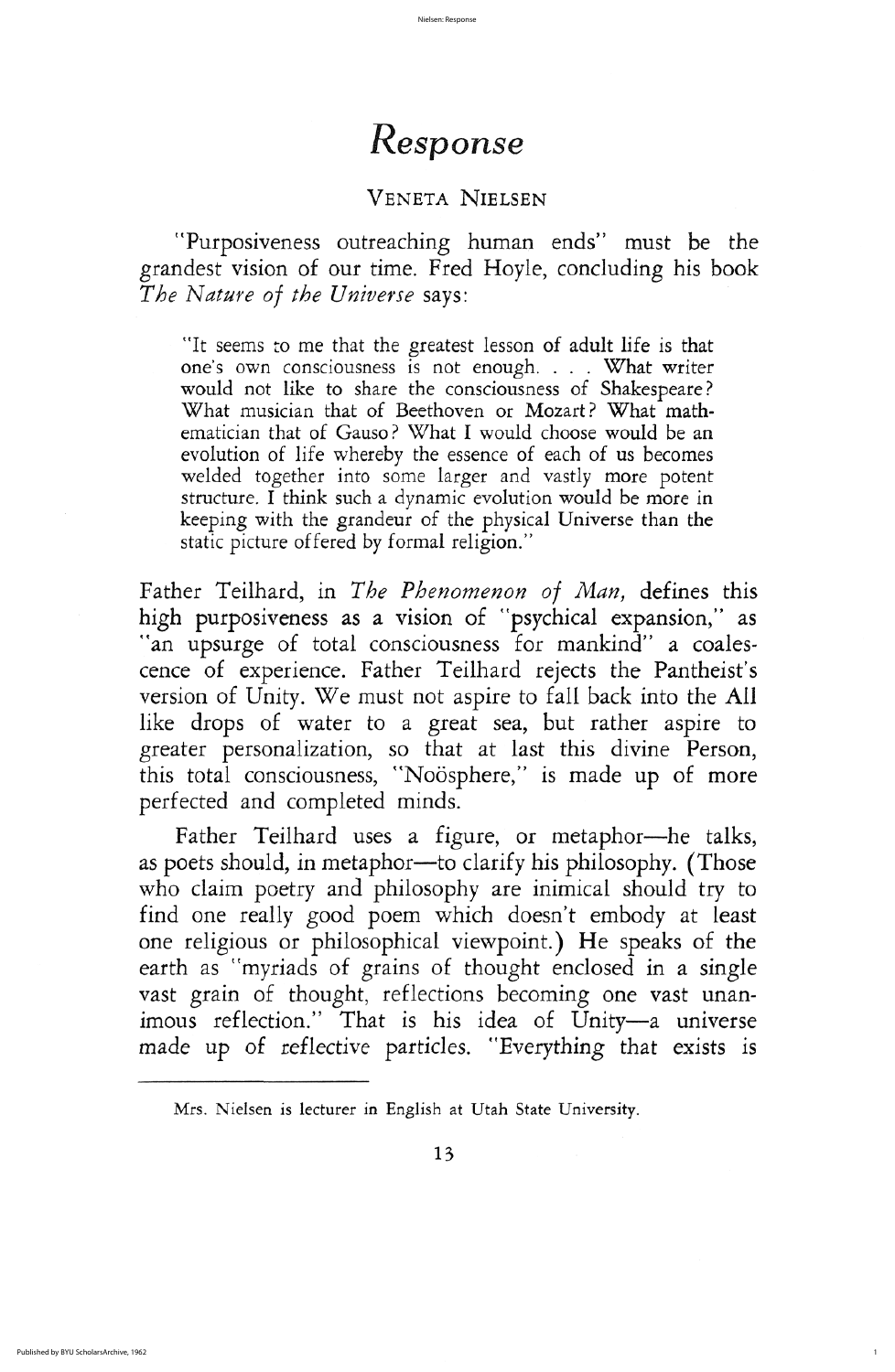The poet might be the bridge, might be the one to bridge the gap, between research and adoration. The poet's gift is largely the gift of relating objective truth to subjective truth grains of sand to mountains, grains of thought to Noösphere; grains of sand to thought, mountains to the boundless Mind. This is big talk. How is it to be done in a free world? How is it to be done at all

I think there may be no such thing as a free world in the usual sense of "free." Persons may be free.

So what is freedom, for a poet? Wallace Fowlie said: "The poet's capacity to be amazed is his sign. In order to be amazed the poet has to practice a freedom which is unusual because it is related to everything, the physical world, morality, mythology, God. The practice of this freedom insures the response to the world and everything in it. This is vigilance, attentiveness, lucidity, disciplines an artist needs to accomplish his work

The mystic philosopher Boehme, who through Blake, Kirkegaard, Dostoevsky and others is one of the major influences on religious thought of our time, held that chaos is freedom. Chaos is the mother of all that is, of health, serenity, order, fulfillment, as variety is the necessary condition of unity. It may well be that a free world is one in which everything exists for its own fulfillment. There must be no submersion. All things exist as what they are before they are at one! As in Rosetti's "Woodspurge"

> The wind flapped loose, the wind was still Shaken out dead on tree and hill. I had walked out at the wind's will. I sat now, for the wind was still.

between my knees my forehead was My hair was over in the grass My lips, drawn in, said not alas My naked ears heard the day pass.

2

## 14 BRIGHAM YOUNG UNIVERSITY STUDIES

informed by Mind." He says also in *Phenomenon of Man*, There is less difference than people think between research and adoration."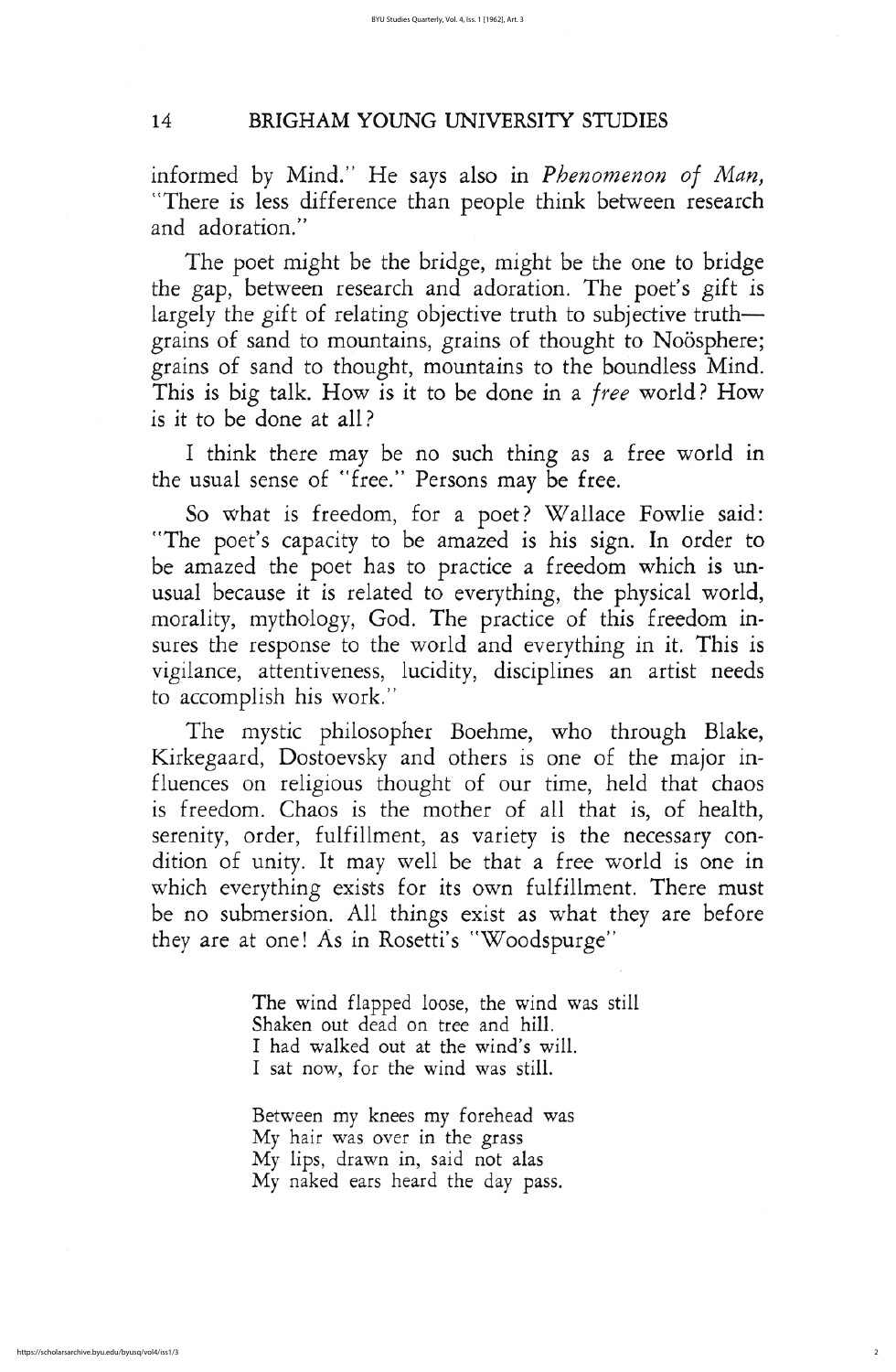For Brand, peace was the power, therefore the freedom, to love the higher purposiveness, God's purposiveness. Peace and freedom lie in the power to assume responsibility-in anguish if that is the condition-responsibility for one's own will. His choice, the death of his only son, was precipitated by the knowledge that if he left his parish for the child's health, irrationality, superstition, madness would take over. The mad girl and her goblins and fairies would prevail over christian

3

## RESPONSE 15

My eyes, half open, had the run of some ten weeds to fix upon Among those few, out of the sun The woodspurge flowered, three cups in one.

In perfect grief there need not be wisdom or even memory One thing there learned remains to me. The woodspurge has a cup of three.

The Poet's freedom is merely the freedom to assume his own being. Father Teilhard talks of the "radical sacrifice of egoism" which essentially means a radical pursuit of self-knowledge. There can be no sacrifice, no renunciation of self until a self worthy of sacrifice has been created. His view is analogous to the view of kierkegaard when he says that to have capital salvation we must first have capital suffering, from knowledge of capital sin. The great saint is the great sinner whose suffering reaches an absolute. Both are saying that the free person is the self-moral, and the self-created because self-moral. So, although we may speak disparagingly of the Existentialist and his precious Angst, or with bored amusement of the beatnik with his howls of ineffectual rage, we know that anxiety that is not mere paranoia may signify health of the spirit. We know that strife is the necessary condition of being, and that divisiveness, even among Christian sects, is not an evil until it ends in spiritual sluggishness. Contented sloth is a deadlier sin than envy, and ends in dependency. Dependency is a form of death, just as serenity is a form of death. Serenity is not peace. I like to think of peace as Ibsen's Brand knew it.